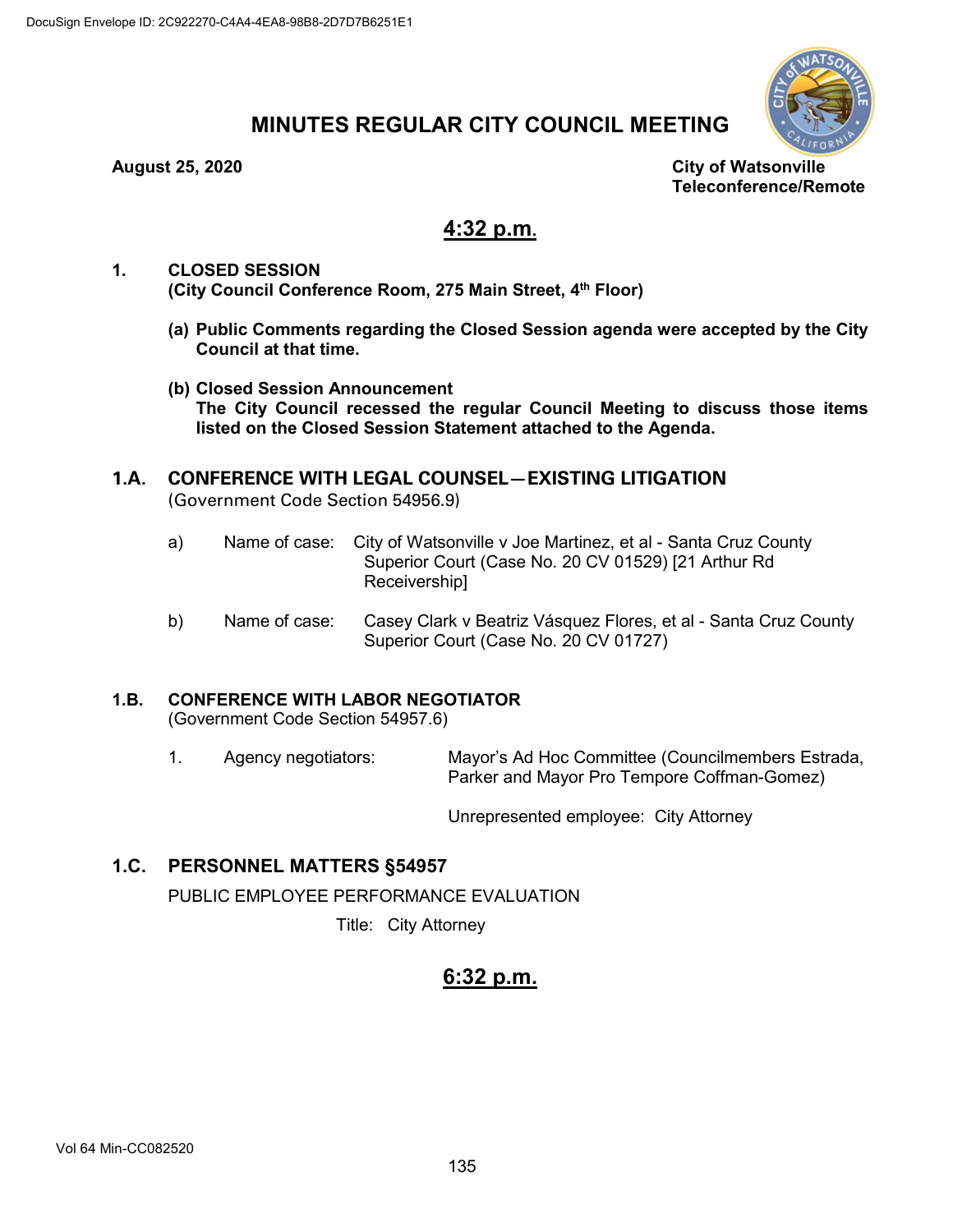#### **2. ROLL CALL**

Mayor García, Mayor Pro Tempore Coffman-Gomez and Council Members Gonzalez, Hernandez, Hurst, and Parker were present via teleconference through Zoom Webinar. Member Estrada was absent.

Staff members present via teleconference through Zoom Webinar were City Manager Huffaker, City Attorney Smith, City Clerk Vázquez Flores, Public Works & Utilities Director Palmisano, Police Chief Honda, Fire Chief Lopez, Deputy City Managers Manning and Vides, Administrative Services Director Czerwin, Airport Director Williams, Community Development Director Merriam, Interim Library Director Martinez, Information Technology Director Boyes, Parks & Community Services Director Calubaquib, Assistant Public Works & Utilities Directors Rodriguez and Di Renzo, Housing Manager Landaverry, Principal Planner Meek, Assistant City Clerk Ortiz, and Interpreters Vazquez-Quintero and Landaverry.

# **3. PLEDGE OF ALLEGIANCE**

#### **4. INFORMATION ITEMS**

#### **4.A. REPORT OF DISBURSEMENTS**

In answering Member Hurst, Administrative Services Director Czerwin stated she would investigate potential duplicate payment of LAFCO.

#### **4.B. MISCELLANEOUS DOCUMENTS REPORT**

**4.C. WRITTEN REPORTS BY COUNCIL MEMBERS REGARDING ACTIONS TAKEN ON THEIR REGIONAL COMMISSIONS/BOARD MEETINGS THAT MAY AFFECT THE CITY OF WATSONVILLE** (None)

## **5. PRESENTATIONS & ORAL COMMUNICATIONS**

#### **5.A. ORAL COMMUNICATIONS FROM THE PUBLIC**

Elizabeth Atilano listed the reasons she opposed the Zoom Webinar setup for the City Council Meeting. She asked Council to create a more open medium for public participation.

Dr. Nancy A. Bilicich, on behalf of Pájaro River Floor Risk Reeducation Finance and Governance Committee, stated they had secured Federal Government funding as well as State funding for levee improvements. She added they were discussing ways to raise funding from the community.

Raeid Farhat spoke negatively about management by City Manager Huffaker and Community Development Director Merriam. He asked Council to reconsider their employment.

Fernie asked the City to protect agricultural workers from poor air quality resulting from California wildfires.

Rosa Noriega Rocha asked Council to enable the chat feature on the Zoom Webinar. She asked the Council to better protect agricultural workers from COVID-19 and wildfire smoke.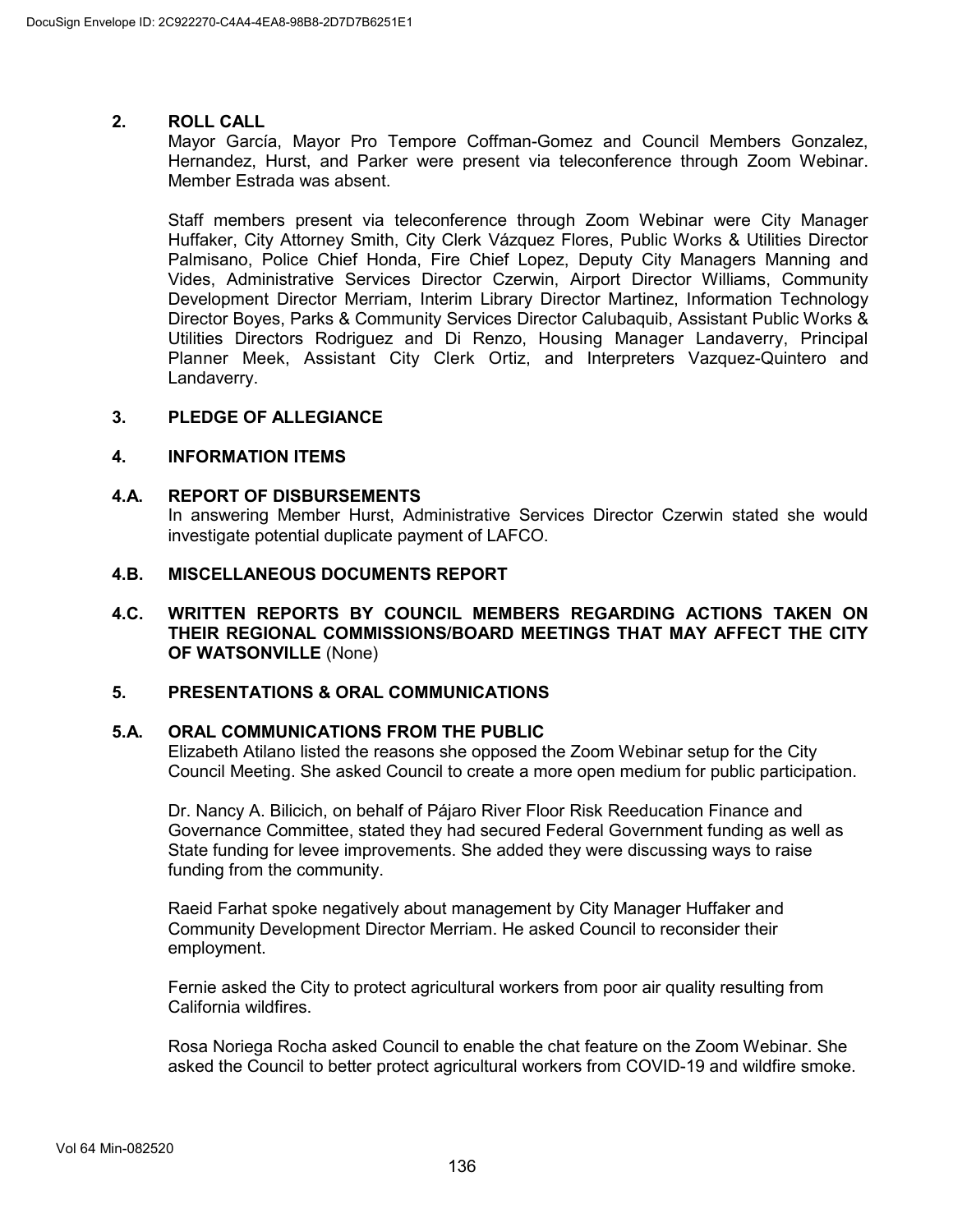# **5.B. ORAL COMMUNICATIONS FROM THE COUNCIL**

Mayor Pro Tempore Coffman-Gomez asked the public to participate in Communities Organized for Relational Power in Action (COPA) meetings to assist those affected by COVID-19 and wildfires.

Member Hernandez spoke about events he attended over the previous weeks. He stated free encroachment permits for outdoor dining or displays were available at the Community Development Department. He asked the public to complete the Census and spoke about efforts to protect farmworkers.

Member Hurst congratulated Member Estrada on the birth of his daughter. He thanked those battling wildfires and asked the public to work with Council to address community concerns.

Member Gonzalez asked for unity of the community in order to surpass the many challenges presented during the year. He stated County of Monterey had helped agricultural workers within their jurisdiction with personal protective equipment, and the City would work to help local agricultural workers. He asked the public to organize independently from public meetings, as it could be disruptive for others.

Member Parker spoke about the many challenges the community was facing as a result of the COVID-19 Pandemic. She invited the public to Pájaro River Floor Risk Reeducation Finance and Governance Committee meetings.

Mayor Garcia listed the many meetings she participated in over the previous weeks. She updated the public on the selection process of the Committee on Policing and Social Equity. She invited the public to COPA meetings.

### **5.C. MAYOR'S PROCLAMATION RECOGNIZING FEDERICO CASTAÑEDA FOR HIS MANY YEARS OF INVALUABLE WORK FOR THE STUDENTS OF PVUSD AND HIS CONTRIBUTIONS TO THE COMMUNITY AS A WHOLE AND EXPRESSING OUR DEEPEST SYMPATHY FOR HIS PASSING**

- **5.D. MAYOR'S PROCLAMATION CELEBRATING 100 YEARS OF WOMEN'S SUFFRAGE AND RECOGNIZING SANTA CRUZ COUNTY CLERK GAIL PELLERIN FOR HER INVALUABLE WORK WITHIN HER DEPARTMENT, ESPECIALLY DURING ALL ELECTIONS**
- **5.E. MAYOR'S PROCLAMATION DECLARING SEPTEMBER AS CHILDHOOD CANCER AWARENESS MONTH IN THE CITY OF WATSONVILLE AND COMMENDING JACOB'S HEART CHILDREN'S CANCER SUPPORT SERVICES FOR 22 YEARS OF OUTSTANDING SUPPORT TO OUR COMMUNITY**
- **5.F. REPORT OUT OF CLOSED SESSION** City Attorney Smith reported that Council received reports on all items listed on the Closed Session Statement, but took no final action.
- **6. REPORTS TO COUNCIL**
- **6.A. CITY MANAGER'S UPDATE REPORT**
	- **1) Oral Presentation**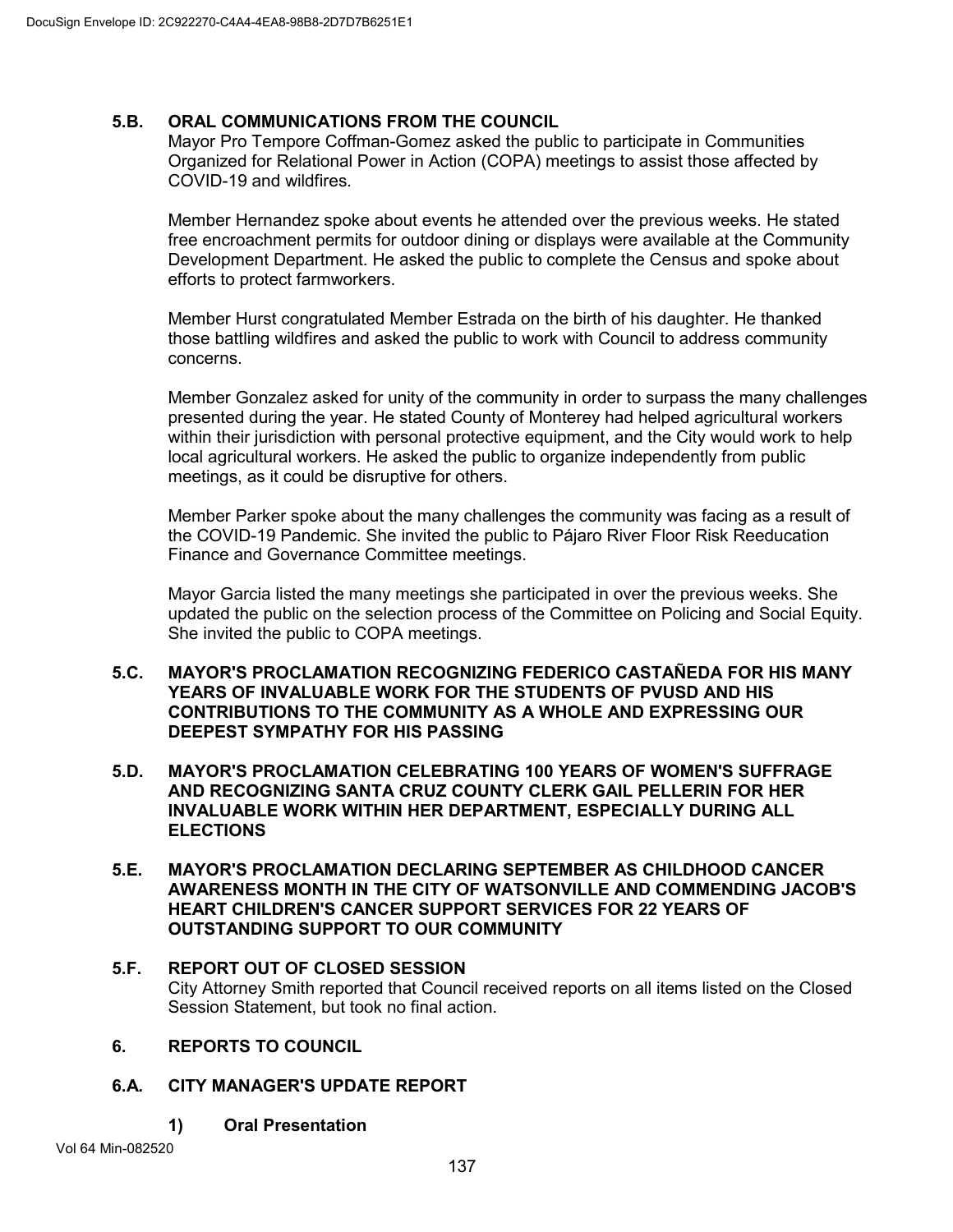The report was given by City Manager Huffaker.

# **2) City Council Clarifying & Technical Questions**

Member Hernandez asked that City staff include shipping and growing companies, Farm Bureau, Strawberry Commission, and County of Santa Cruz in conversations regarding agricultural worker protections. He also asked that efforts to assist agricultural workers communicated to the public.

Member Hurst spoke about the positive work City Manager Huffaker had done for the community.

Member Gonzalez commended City Manager Huffaker, staff, and the community for their work to help others during the COVID-19 Pandemic.

Member Parker spoke about the challenges the City was facing and the efforts by Council and staff to work through the COVID-19 Pandemic.

In answering Mayor Garcia, City Manager Huffaker explained how the County of Santa Cruz COVID-19 Pandemic monitoring list worked.

### **3) Public Input**

Rosa Noriega stated aid for agricultural workers had been limited and overdue.

Elizabeth Atilano asked Council and staff to collaborate with her to further efforts to assist agricultural workers.

Leah Samuels, executive director at Human Care Alliance, thanked the City for efforts to assist the community and asked the public to shop local.

# **7. CONSENT AGENDA**

City Manager Huffaker, in answering Mayor Garcia, spoke about City responses to the Civil Grand Jury Reports.

#### **Public Input on any Consent Agenda Item**

Steve Trujillo stated there was an excessive amount of Consent Agenda items and asked that staff be more thoughtful when placing items on the agenda. He asked that half of the items be considered at a future meeting.

Dr. Nancy A. Bilicich spoke in support of appointing Violet Lucas as the Non-Voting Appointee for the Santa Cruz County Flood Control and Water Conservation District, Zone 7.

Elizabeth Atilano stated there was an excessive amount of Consent Agenda items and asked that staff be more thoughtful when placing items on the agenda. She asked that items be considered at a future agenda.

**MOTION:** It was moved by Member Hurst, seconded by Member Gonzalez and carried by the following vote to approve the Consent Agenda: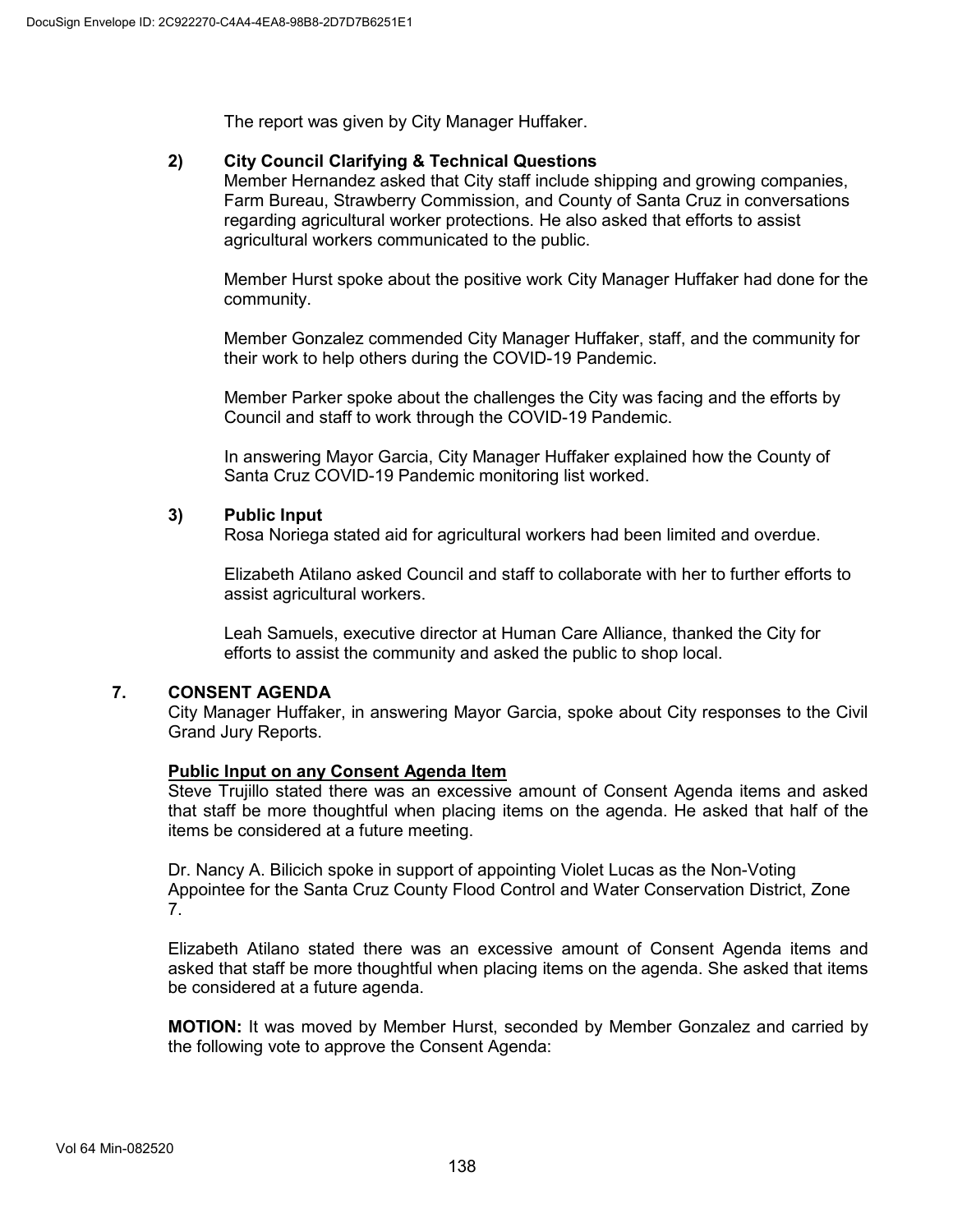AYES: MEMBERS: Coffman-Gomez, Gonzalez, Hernandez, Hurst, Parker, García<br>None NOES: MEMBERS: ABSENT: MEMBERS: Estrada

### **7.A. MOTION APPROVING MINUTES OF JULY 7 & 28, 2020**

- **7.B. MOTION ACCEPTING INVESTMENT REPORT FOR APRIL 2020 THROUGH JUNE 2020**
- **7.C. MOTION DESIGNATING COUNCIL MEMBER FOR VOTING DELEGATE & ALTERNATE FOR LEAGUE OF CALIFORNIA CITIES ANNUAL CONFERENCE ON OCTOBER 7-9, 2020, LONG BEACH**
- **7.D. MOTION ACCEPTING & AUTHORIZING SUBMITTAL RESPONSE PACKET TO THE SANTA CRUZ COUNTY CIVIL GRAND JURY'S INVESTIGATION ASSESSING THE CITY OF WATSONVILLE RISK MANAGEMENT, HOMELESSNESS, FIRE & SAFETY INSPECTIONS, & THE CITY'S WEBSITE**
- **7.E. RESOLUTION NO. 137-20 (CM): RESOLUTION AWARDING \$386,561 BID TO MCNABB CONSTRUCTION, INC., DBA DK ENVIRONMENTAL, FOR WATSONVILLE PLAZA RESTROOMS PROJECT NO. PK-20- 02, & AUTHORIZING \$86,561 BUDGET APPROPRIATION FROM THE PARK DEVELOPMENT FUND (ESTIMATED COST OF \$400,000: \$386,561 WILL BE FUNDED FROM COMMUNITY DEVELOPMENT BLOCK GRANT (CDBG) FUNDS, \$86,561 WILL BE FUNDED FROM THE PARK DEVELOPMENT FUND)**
- **7.F. RESOLUTION NO. 138-20 (CM): RESOLUTION APPROVING CONTRACT CHANGE ORDER NO. 3 WITH GRANITE ROCK COMPANY FOR THE MONTEREY BAY SANCTUARY SCENIC TRAIL SEGMENT 18 - OHLONE PARKWAY TO WATSONVILLE SLOUGH TRAIL TRAILHEAD PROJECT NO. CT-19-02 FOR LIME TREATMENT OF ONSITE SOILS IN AN AMOUNT NOT TO EXCEED \$273,190 & AUTHORIZING A BUDGET APPROPRIATION OF \$337,920 FROM THE ACTIVE TRANSPORTATION PROGRAM (ATP) GRANT TO THE SPECIAL GRANTS FUND**
- **7.G. RESOLUTION NO. 139-20 (CM): RESOLUTION APPROVING PURCHASE FROM SADA SYSTEMS, INC., FOR GOOGLE G SUITE ENTERPRISE LICENSES, FOR \$82,500 PER YEAR FOR THREE YEARS FOR AN AMOUNT NOT TO EXCEED \$247,500 TO BE FUNDED FROM THE INNOVATION AND TECHNOLOGY INTERNAL SERVICES FUND**
- **7.H. RESOLUTION NO. 140-20 (CM): RESOLUTION APPROVING SOLE SOURCE PURCHASE FROM POLYDYNE, INC., DBA SNF POLYDYNE, INC., FOR THE PURCHASE OF FLOCCULANT & COAGULANT CHEMICALS USED BY THE CITY'S WASTEWATER DIVISION FOR ONE CALENDAR YEAR BEGINNING JANUARY 1, 2021 THROUGH DECEMBER 31, 2021, IN AN AMOUNT NOT TO EXCEED \$350,000 FROM THE WASTEWATER ENTERPRISE FUND**
- **7.I. RESOLUTION NO. 141-20 (CM): RESOLUTION APPROVING PURCHASE OF ANNUAL MAINTENANCE & LICENSING OF ENTERPRISE RESOURCE PLANNING (ERP) SYSTEM & PURCHASE OF PLANNED**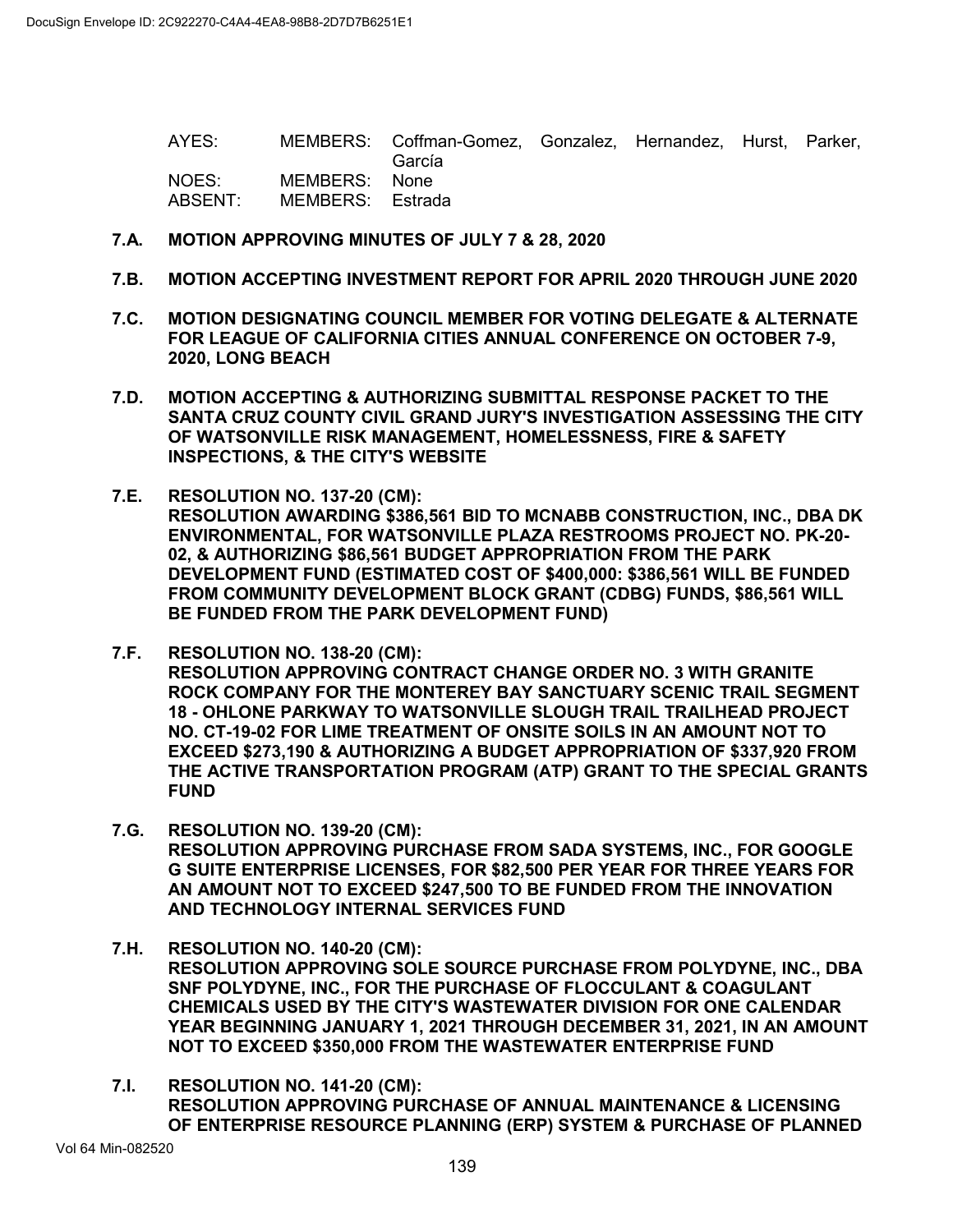**ANNUAL CONTINUING EDUCATION (PACE) PROGRAMMING WITH TYLER TECHNOLOGIES, INC. A CORPORATION, IN AN AMOUNT NOT TO EXCEED \$379,300, FOR FY 2020-21 THROUGH FY 2022-23 TO BE PAID FROM THE GENERAL FUND & ENTERPRISE FUNDS**

- **7.J. RESOLUTION NO. 142-20 (CM): RESOLUTION AUTHORIZING INCREASE TO PURCHASE ORDER WITH GRANITE ROCK COMPANY, IN AN AMOUNT NOT TO EXCEED \$225,000, ENDING ON DECEMBER 31, 2020, FOR THE PURCHASE OF BUILDING MATERIAL & SERVICES FOR THE CITY'S WATER MAIN REPLACEMENT PLAN**
- **7.K. RESOLUTION NO. 143-20 (CM): RESOLUTION APPROVING FIRST AMENDMENT TO CONTRACT WITH HARRIS & ASSOCIATES, INC., FOR ENVIRONMENTAL CONSULTANT SERVICES FOR THE LEE ROAD TRAIL PROJECT NO. CT-19-01, IN AN AMOUNT NOT TO EXCEED \$42,879.50 & EXTENDING THE CONTRACT TERM FROM JUNE 30, 2021 TO DECEMBER 31, 2021**
- **7.L. RESOLUTION NO. 144-20 (CM): RESOLUTION APPROVING CONTRACT WITH TELSTAR INSTRUMENTS, FOR PROGRAMMABLE LOGIC CONTROLLER (PLC) UPGRADES AT WELL 19 & THE CORRALITOS FILTER PLANT, IN AN AMOUNT NOT TO EXCEED \$257,682 (WILL BE FUNDED FROM THE ELECTRICAL/INSTRUMENTATION CAPITAL IMPROVEMENT PROJECT FUND)**
- **7.M. RESOLUTION NO. 145-20 (CM): RESOLUTION APPROVING AGREEMENT TO CONTINUE WASTE DISPOSAL SERVICES WITH MONTEREY REGIONAL WASTE MANAGEMENT DISTRICT (MRWMD) FOR A TERM OF THIRTY YEARS, TO ACCEPT THE DELIVERY OF WASTE GENERATED & COLLECTED IN THE CITY OF WATSONVILLE, IN AN APPROXIMATE AMOUNT OF \$1,440,000 FOR 2020; THE ANNUAL COST WILL VARY BASED ON THE CITY'S ANNUAL TONNAGE & RATE PER TON**
- **7.N. RESOLUTION NO. 146-20 (CM): RESOLUTION APPROVING FIRST AMENDMENT TO LEASE WITH IN SOOK YUM, AN INDIVIDUAL, DBA TOP USA CO, INC., FOR THE USE OF CITY OWNED PROPERTY COMMONLY KNOWN AS WATSONVILLE BEACH STREET PARKING GARAGE UNITS, 21, 27, AND 31 WEST BEACH STREET**
- **7.O. RESOLUTION NO. 147-20 (CM): RESOLUTION APPROVING STATE OF CALIFORNIA GOVERNOR'S OFFICE OF EMERGENCY SERVICES (OES) DESIGNATION OF APPLICANT'S AGENT RESOLUTION FOR NON-STATE AGENCIES; AUTHORIZING THE CITY MANAGER, OR ADMINISTRATIVE SERVICES DIRECTOR, OR ASSISTANT FINANCE DIRECTOR TO APPLY FOR REIMBURSEMENT FOR ALL OPEN AND FUTURE DISASTERS**
- **7.P. RESOLUTION NO. 148-20 (CM): RESOLUTION APPROVING FINAL SUBDIVISION MAP FOR JENNA TOWNHOMES SUBDIVISION, TRACT NO. 1601 LOCATED AT 655 RODRIGUEZ STREET**
- **7.Q. RESOLUTION NO. 149-20 (CM): RESOLUTION APPROVING PUBLIC & ON-SITE IMPROVEMENT AGREEMENT WITH DEVELOPER BETWEEN THE CITY OF WATSONVILLE AND SHAWKI DEYN**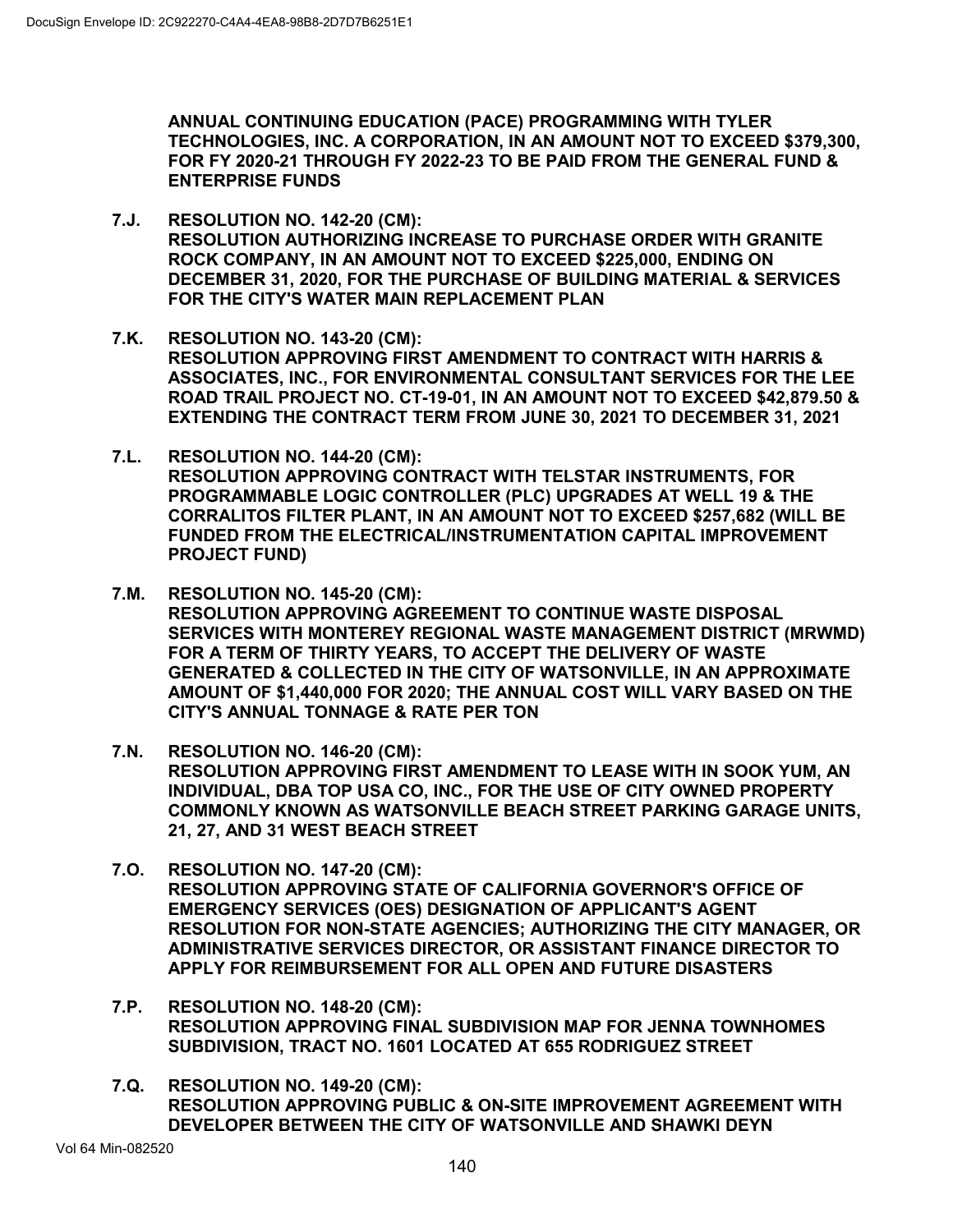**PROPERTIES, LLC., FOR THE JENNA TOWNHOMES SUBDIVISION, TRACT NO. 1601, LOCATED AT 655 RODRIGUEZ STREET**

- **7.R. RESOLUTION NO. 150-20 (CM): RESOLUTION APPROVING INITIAL STUDY WITH MITIGATED NEGATIVE DECLARATION FOR THE ROACHE ROAD WELL PROJECT LOCATED AT 154 ROACHE ROAD (WELL 4), IN COMPLIANCE WITH CALIFORNIA ENVIRONMENTAL QUALITY ACT (CEQA)**
- **7.S. RESOLUTION NO. 151-20 (CM): RESOLUTION APPROVING TEMPORARY FEE WAIVER FOR BUSINESS LICENSE LATE FEES FOR FISCAL YEAR 2020-21 UNTIL JANUARY 2021**
- **7.T. RESOLUTION NO. 152-20 (CM): RESOLUTION AUTHORIZING SUBMITTAL OF PROPOSAL OF \$765,000 TO THE CALIFORNIA DEPARTMENT OF WATER RESOURCES FOR AN INTEGRATED REGIONAL WATER MANAGEMENT PROPOSITION 1 GRANT FOR THE UPPER STRUVE SLOUGH WATERSHED ENHANCEMENT AND PUBLIC ACCESS PROJECT & APPROPRIATING SUCH FUNDS TO THE SPECIAL GRANTS FUND**
- **7.U. RESOLUTION NO. 153-20 (CM): RESOLUTION ACCEPTING \$5,500 GRANT FROM THE CALIFORNIA STATE LIBRARY TO EXTEND BIBLIOVAN SERVICES IN WATSONVILLE & APPROPRIATING SUCH FUNDS TO THE SPECIAL GRANTS FUND**
- **7.V. RESOLUTION NO. 154-20 (CM): RESOLUTION SUPPORTING ASSEMBLY BILL NO. 2782 (M. STONE) AS INTRODUCED ON FEBRUARY 20, 2020, & AMENDED ON AUGUST 14, 2020, ON MANUFACTURED HOME PARKS: CHANGE OF USE: RENT CONTROL; WOULD CORRECT INCONSISTENCIES IN & CLARIFY & STRENGTHEN CALIFORNIA'S MANUFACTURED HOME PARK CLOSURE & CONVERSION STATUTES & ELIMINATE CURRENT EXEMPTION THAT 12-MONTH MANUFACTURED HOME PARK RENTAL AGREEMENTS HAVE TO LOCAL RENT CONTROL ORDINANCES**
- **7.W. RESOLUTION NO. 155-20 (CM): RESOLUTION APPROVING DISSOLUTION OF THE LOCAL MEDICAL FACILITIES FINANCING AUTHORITY III**
- **7.X. RESOLUTION NO. 156-20 (CM): RESOLUTION APPOINTING FRANK BARBA TO THE CITY OF WATSONVILLE PARKS AND RECREATION COMMISSION [DISTRICT 6]**
- **7.Y. RESOLUTION NO. 157-20 (CM): RESOLUTION APPOINTING VERONICA DORANTES-PULIDO TO THE CITY OF WATSONVILLE PLANNING COMMISSION [DISTRICT 4]**
- **7.Z. RESOLUTION NO. 158-20 (CM): RESOLUTION NOMINATING VIOLET LUCAS FOR APPOINTMENT BY THE SANTA CRUZ COUNTY BOARD OF SUPERVISORS FROM DISTRICT 7 TO REPRESENT THE CITY AS THE NON-VOTING APPOINTEE FOR THE SANTA CRUZ COUNTY FLOOD CONTROL AND WATER CONSERVATION DISTRICT, ZONE 7**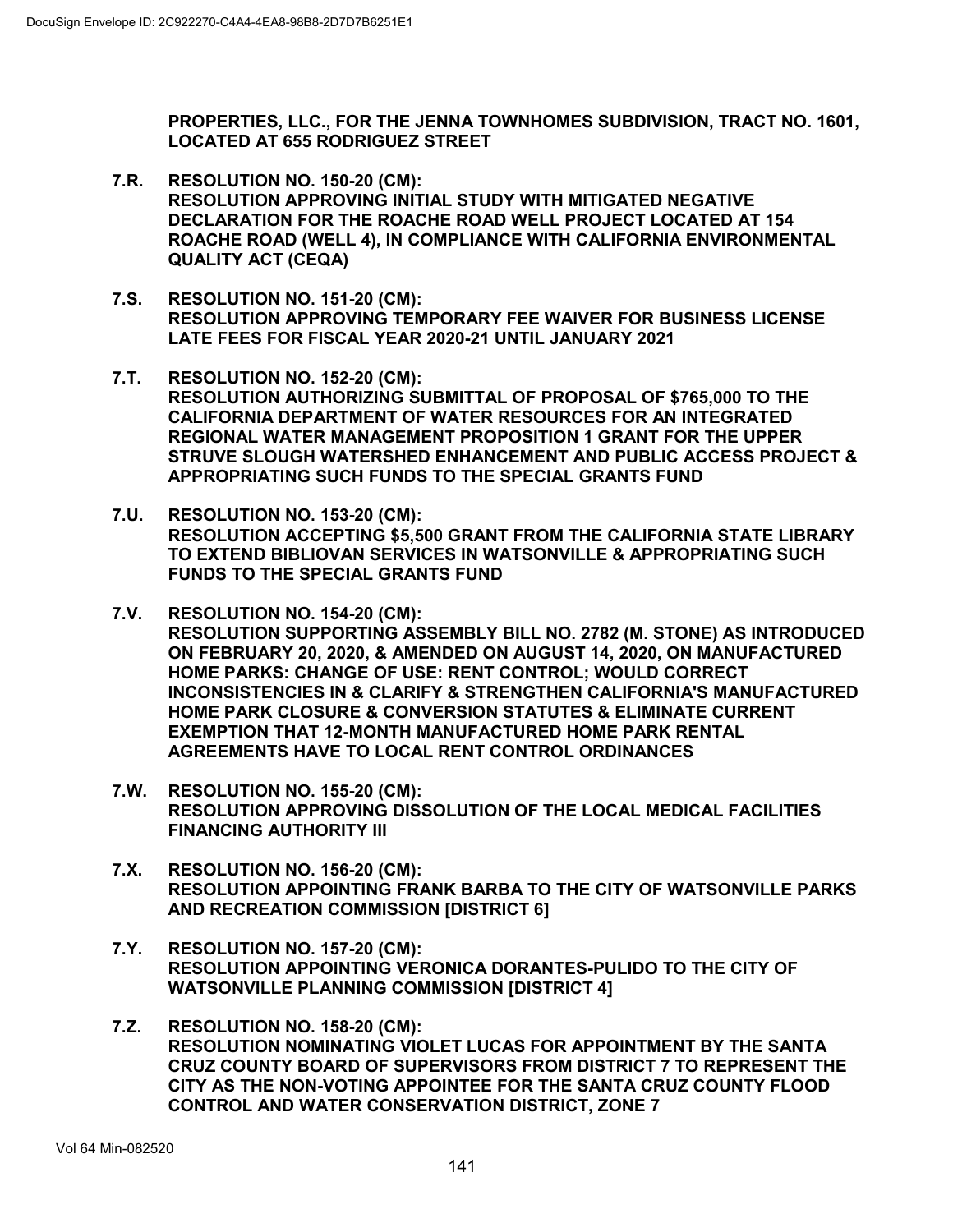- **7.AA. RESOLUTION NO. 159-20 (CM): RESOLUTION NO. 5-20 (SHA): JOINT RESOLUTION OF THE CITY COUNCIL, ACTING AS THE SUCCESSOR HOUSING AGENCY ADOPTING THE WATSONVILLE AFFORDABLE HOUSING PROGRAM 2020 INCOME, RENT AND SALES PRICE LIMITS FOR THE CITY'S AFFORDABLE HOUSING PROGRAM AND ESTABLISHING THE WATSONVILLE MEDIAN SALES PRICE AT \$645,000**
- **7.AB. RESOLUTION NO. 160-20 (CM): RESOLUTION NO. 6-20 (SHA): RESOLUTION NO. 2-20 (SA): JOINT RESOLUTION OF THE CITY COUNCIL, THE CITY COUNCIL IN ITS CAPACITY AS THE SUCCESSOR TO THE HOUSING ASSETS & FUNCTIONS, & THE SUCCESSOR AGENCY OF THE FORMER REDEVELOPMENT AGENCY AUTHORIZING INVESTMENT OF MONIES IN THE LOCAL AGENCY INVESTMENT FUND & APPROVING OFFICERS AUTHORIZED TO TRANSACT BUSINESS WITH THE LOCAL AGENCY INVESTMENT FUND**
- **7.AC. ORDINANCE NO. 1408-20 (CM): FINAL ADOPTION OF ORDINANCE AMENDING CHAPTER 2 (PENALTY PROVISIONS) OF TITLE 1 (GENERAL PROVISIONS) OF THE WATSONVILLE MUNICIPAL CODE BY AMENDING SECTION 1-2.07 REGARDING AUTHORITY TO ISSUE CITATIONS**
- **8. ITEMS REMOVED FROM CONSENT AGENDA**
- **9. NEW BUSINESS**

### **9.A. CONSIDERATION OF EMERGENCY MORATORIUM TO PREVENT COVID-19 CAUSED EVICTIONS & DIRECTION TO STAFF TO DEVELOP A COVID RELATED RENTAL ASSISTANCE PROGRAM**

# **1) Staff Report**

The report was given by Housing Manager Landaverry.

# **2) City Council Clarifying & Technical Questions**

Community Development Director Merriam, in answering Member Hurst spoke about education efforts and outreach to educate the community about the Moratorium and rental assistance program.

Housing Manager Landaverry answered questions from Member Gonzalez regarding outreach to the community, community partnerships, and management of the rental assistance program.

In answering Member Parker, Housing Manager Landaverry spoke about ways tenants could qualify for eviction protections, efforts by staff to collaborate with local organizations, and fund raising for rental assistance. She spoke about the need to balance tenant and landlord rights.

Housing Manager Landaverry and City Manager Huffaker answered questions from Mayor Pro Tempore Coffman-Gomez regarding demand rental assistance, demand for eviction protections, requirements for qualifying for rental assistance, reasons the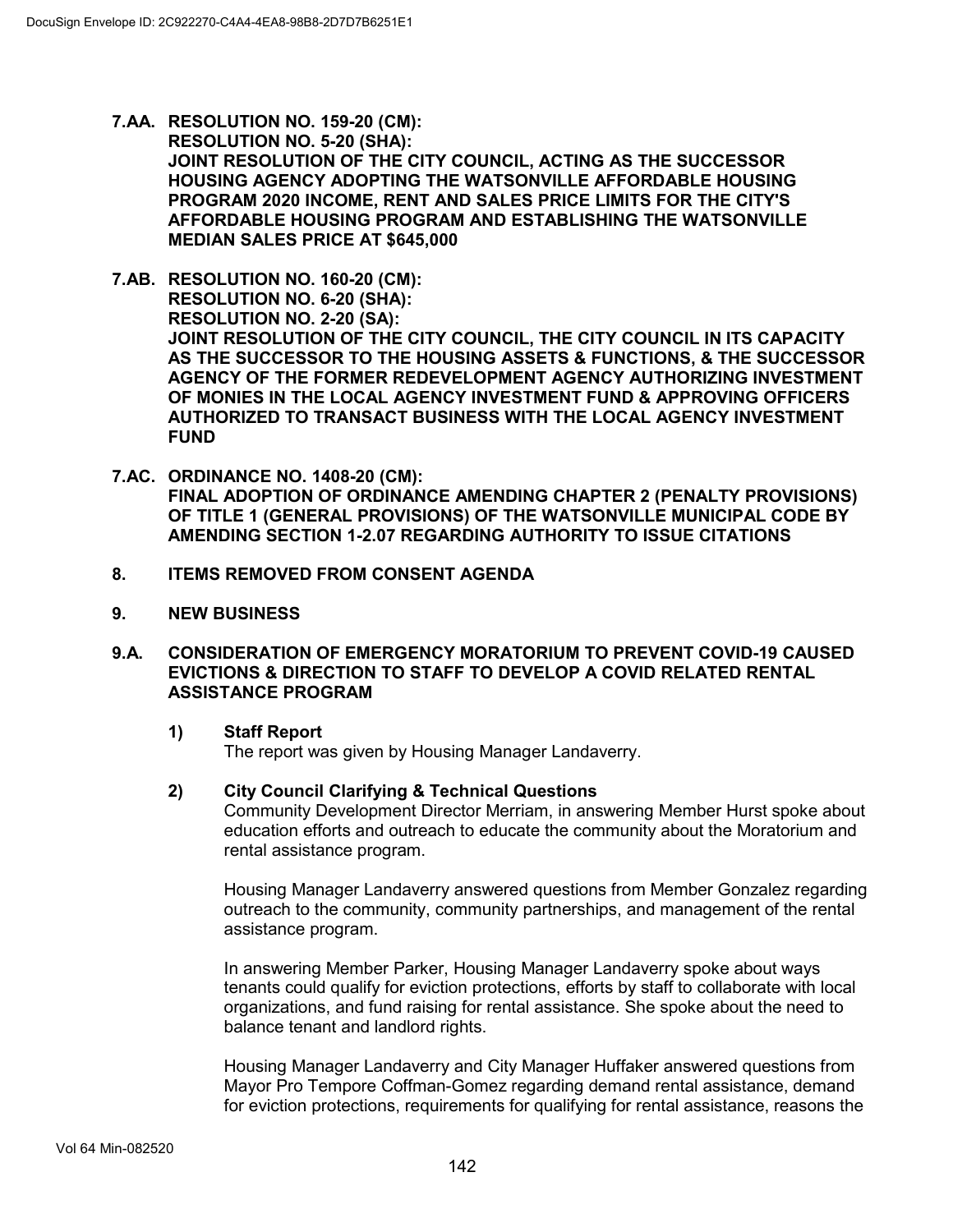previous ordinance was allowed to expire, and options for setting an expiration date for the proposed moratorium.

In answering Member Hernandez, Housing Manager Landaverry explained requirements for qualifying for eviction protections.

In answering Mayor Garcia, Housing Manager Landaverry explained requirements for qualifying for eviction protections, options for landlords and tenants to negotiate repayment of deferred rent, and options for landlords in danger of foreclosure.

# **3) Public Input**

Victor Gomez, government affairs director at Santa Cruz County Association of Realtors, asked that the proposed ordinance sunset in November, require proof of hardship to qualify for eviction protections, and asked Council to approve the rental assistance program.

Clint Bonds, Court Appointed Special Advocates, asked Council to approve the proposed moratorium.

Steve Trujillo spoke in support of the proposed moratorium and asked that it sunset at the end of the year.

Emily Ham, Monterey Bay Economic Partnership, spoke in support of staff recommendation.

John Subranni, Watsonville Law Center, spoke in support of staff recommendation. He asked that landlords be required to notify tenants of rights under the moratorium and allow for submission of documentation to defer rent. He also asked that the moratorium remain effective through the end of the year.

**4) MOTION**: It was moved by Member Gonzalez, seconded by Member Hernandez and carried by the following vote to introduce and adopt the ordinance listed below and direct staff to develop an emergency rental assistance program to assist tenants affected by COVID-19:

City Manager Huffaker answered questions from Member Parker regarding efforts by the State to aid landlords.

Mayor Pro Tempore Coffman-Gomez stated she would not support a moratorium without an expiration date. City Manager Huffaker answered questions from Mayor Pro Tempore Coffman-Gomez regarding funding source for the rental assistance program. She asked that the ordinance include language requiring tenants to produce proof of hardship within days of notice.

**MOTION TO AMEND (Failed):** It was moved by Member Parker, seconded by Member Gonzales and failed by the following vote to amend the initial motion to include an expiration date of January 15, 2021, for the moratorium:

| AYES:   | MEMBERS: | Gonzalez, Parker         |
|---------|----------|--------------------------|
| NOES:   | MEMBERS: | Hernandez, Hurst, Garcia |
| ABSENT: | MEMBERS: | Coffman-Gomez, Estrada   |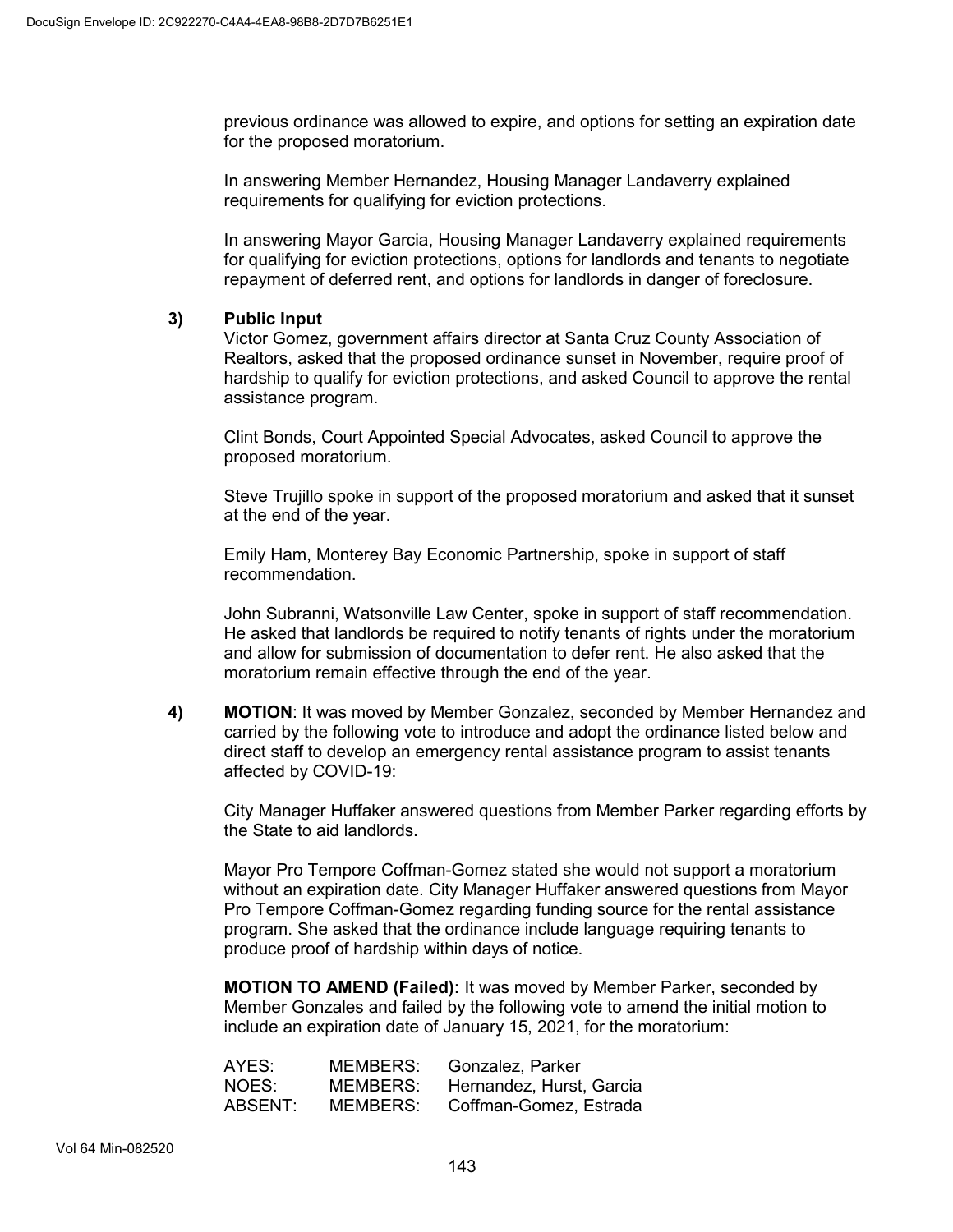**MOTION:** The above motion carried by the following vote:

| AYES:   |                 | MEMBERS: Gonzalez, Hernandez, Hurst, Garcia |
|---------|-----------------|---------------------------------------------|
| NOES:   | MEMBERS: Parker |                                             |
| ABSENT: |                 | MEMBERS: Coffman-Gomez, Estrada             |

#### **The ordinance failed because it required five (5) affirmative votes.**

- **(a) FAILED: ORDINANCE NO. FINAL ADOPTION OF UNCODIFIED URGENCY ORDINANCE ENACTING A TEMPORARY MORATORIUM ON EVICTIONS DUE TO NONPAYMENT OF RESIDENTIAL RENT FOR TENANTS WHERE THE FAILURE TO PAY RENT RESULTS FROM INCOME LOSS RESULTING FROM THE NOVEL CORONAVIRUS (COVID 19) [Urgency Ordinance Requires 5 Affirmative Votes]**
- **(b) MOTION DIRECTING STAFF TO DEVELOP AN EMERGENCY RENTAL ASSISTANCE PROGRAM TO ASSIST TENANTS AFFECTED BY COVID-19**

Council Member Hurst asked the Mayor for reconsideration of the ordinance. Mayor Garcia said it was time to move to the next item.

- **10. PUBLIC HEARINGS, ORDINANCES, & APPEALS**
- **10.A. CONSIDERATION OF TIME EXTENSION (PP2020-113) OF TENTATIVE MAP TRACT NO. 1607 & ASSOCIATED SPECIAL USE PERMIT WITH DESIGN REVIEW & SPECIFIC DEVELOPMENT PLAN (PP2017-116) FOR A PERIOD OF ONE YEAR TO ALLOW CONSTRUCTION OF 150 DWELLING UNITS ON INDIVIDUAL PARCELS, CONSISTING OF 23 SINGLE-FAMILY UNITS, 40 DUPLEX-STYLE TOWNHOUSE UNITS AND 87 ROW-STYLE TOWNHOUSE UNITS ON A 13± ACRE SITE LOCATED AT 511 OHLONE PARKWAY (APNS: 018-372-14 AND 018-381-01) –** Item moved after Item 10.B.
- **10.B. CONSIDERATION OF ADOPTION OF URGENCY ORDINANCE ADDING CHAPTER 12 (ENFORCEMENT OF PUBLIC HEALTH ORDERS) TO TITLE 4 (PUBLIC SAFETY) OF THE WATSONVILLE MUNICIPAL CODE TO PROVIDE LOWER LEVEL REMEDIES FOR VIOLATION OF PUBLIC HEALTH ORDERS**
	- **1) Staff Report**

The report was given by City Attorney Smith.

**2) City Council Clarifying & Technical Questions**  In answering Mayor Garcia, City Attorney Smith stated the ordinance would remain in effect until Council decided to rescind it.

City Attorney Smith and City Manager Huffaker answered questions from Mayor Pro Tempore Coffman-Gomez regarding fines for violations, who would be subject to the fines, plans to enforce the ordinance, and how funds from fines would be administered.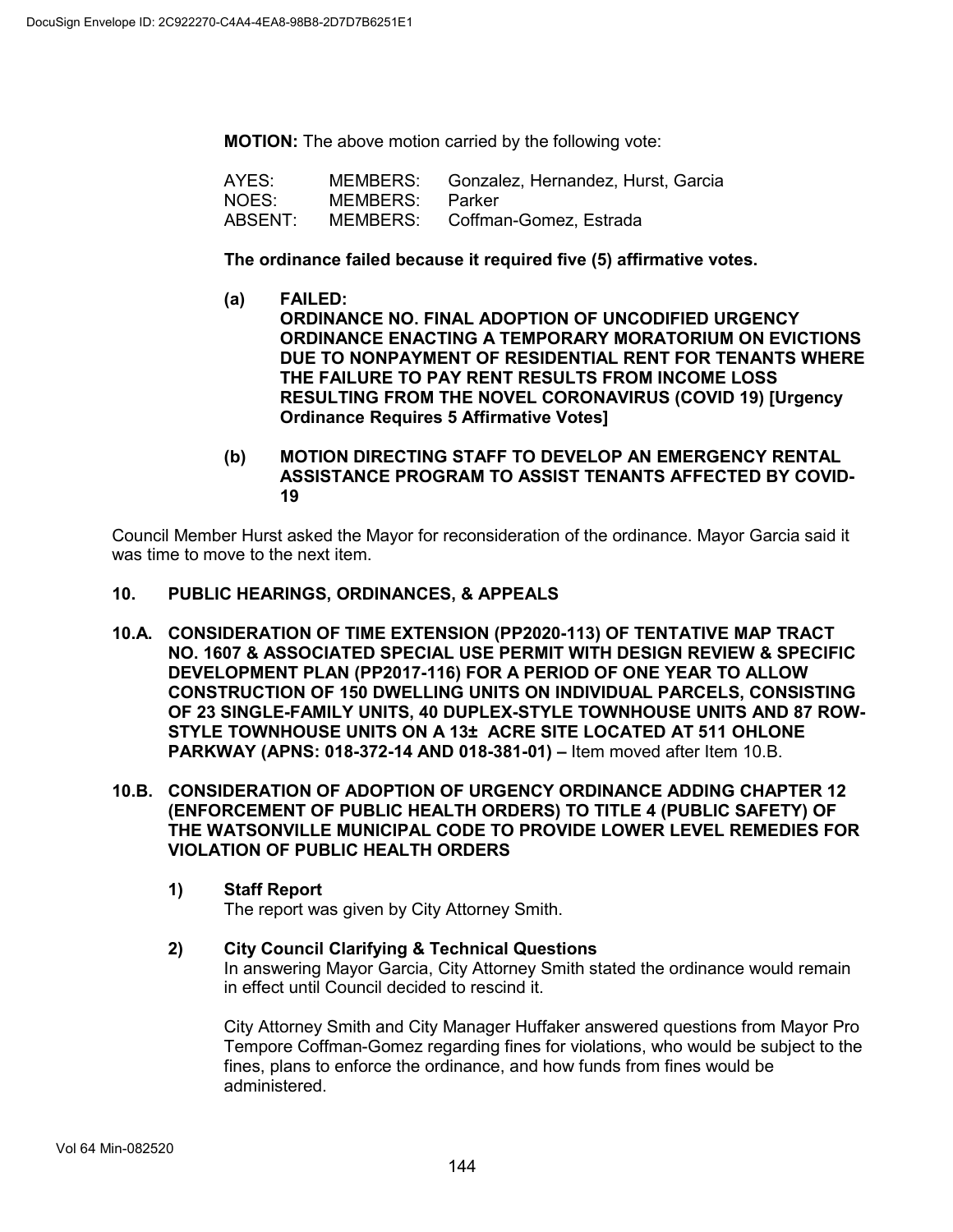## **3) Public Hearing**

Mayor García opened the public hearing.

Steve Trujillo stated the fines would be a hindrance to the community, especially low income families. He asked that officers distribute masks instead of fines.

After checking if anyone in the teleconference wanted to speak on the matter, hearing none, Mayor García closed the public hearing.

**4) MOTION**: It was moved by Member Hernandez, seconded by Member Gonzalez and carried by the following vote to introduce and adopt the ordinance listed below:

| AYES:            |                              | MEMBERS: Coffman-Gomez, Gonzalez, Hernandez, Hurst<br>Parker, Garcia |
|------------------|------------------------------|----------------------------------------------------------------------|
| NOES:<br>ABSENT: | MEMBERS:<br>MEMBERS: Estrada | None                                                                 |

### **ORDINANCE NO. 1409-20 (CM): FINAL ADOPTION OF URGENCY ORDINANCE ADDING CHAPTER 12 (ENFORCEMENT OF PUBLIC HEALTH ORDERS) TO TITLE 4 (PUBLIC SAFETY) OF THE WATSONVILLE MUNICIPAL CODE TO PROVIDE LOWER LEVEL REMEDIES FOR VIOLATION OF PUBLIC HEALTH ORDERS**

**10.A. CONSIDERATION OF TIME EXTENSION (PP2020-113) OF TENTATIVE MAP TRACT NO. 1607 & ASSOCIATED SPECIAL USE PERMIT WITH DESIGN REVIEW & SPECIFIC DEVELOPMENT PLAN (PP2017-116) FOR A PERIOD OF ONE YEAR TO ALLOW CONSTRUCTION OF 150 DWELLING UNITS ON INDIVIDUAL PARCELS, CONSISTING OF 23 SINGLE-FAMILY UNITS, 40 DUPLEX-STYLE TOWNHOUSE UNITS AND 87 ROW-STYLE TOWNHOUSE UNITS ON A 13± ACRE SITE LOCATED AT 511 OHLONE PARKWAY (APNS: 018-372-14 AND 018-381-01)**

# **1) Staff Report**

The report was given by Principal Planner meek

#### **2) City Council Clarifying & Technical Questions**

At Mayor Pro Tempore Coffman-Gomez', developer Lisa Li and project manager John Fry gave a report on the merits of the project and reasons they were requesting time extensions.

Principal Planner Meek and Community Development Director Merriam answered questions from Mayor Pro Tempore Coffman-Gomez regarding reasons the project's permit had expired, ability for staff to process permits, ability for developer to complete the project, and reasons for lack of new housing in many years.

In answering Member Hernandez, Principal Planner Meek and Community Development Director Merriam spoke about timeline for development of large housing projects.

In answering Member Hurst, Principal Planner Meek spoke about potential housing development locations.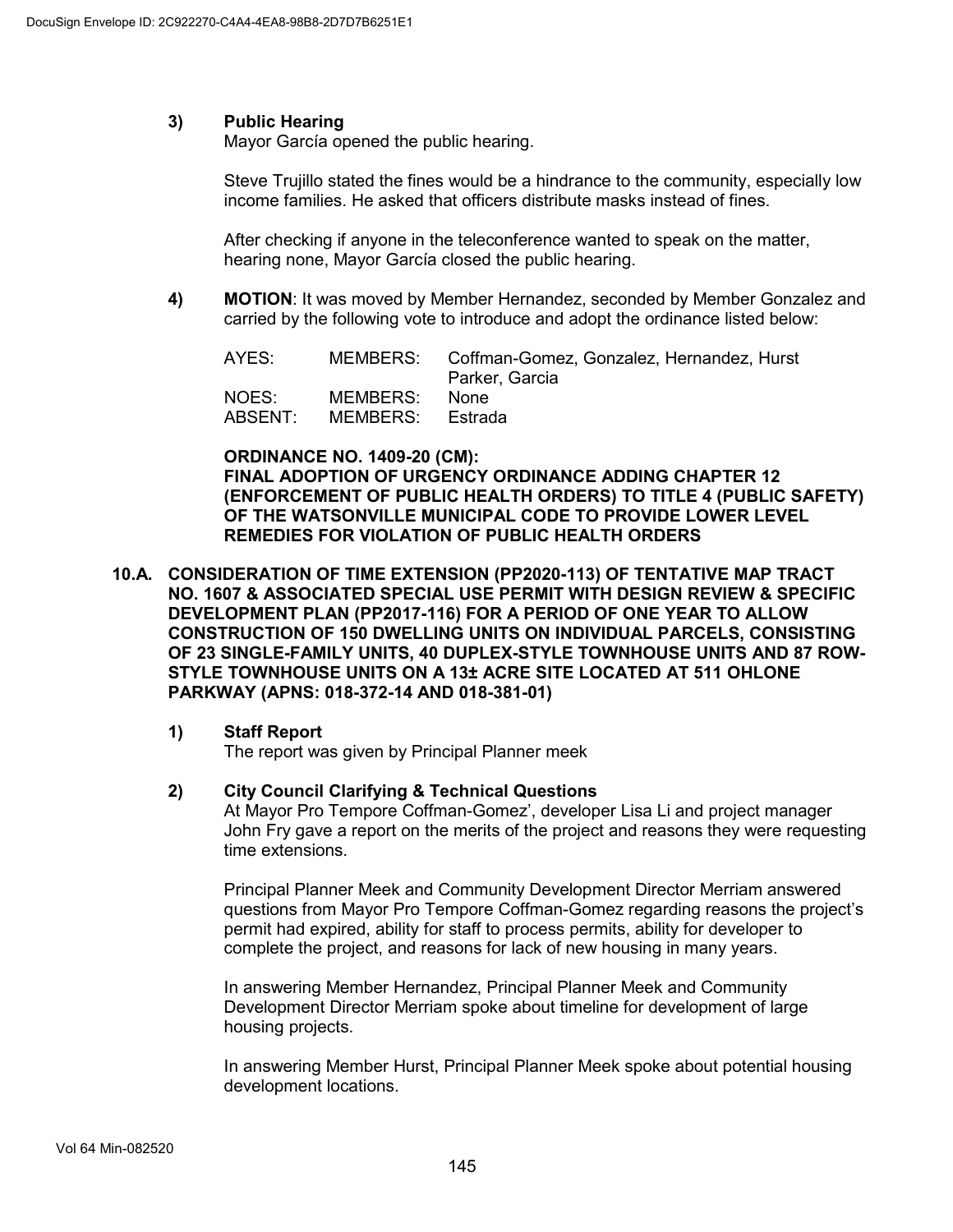Member Gonzalez spoke about challenges the City had faced with developer and listed reasons he would not support the development under current management.

Principal Planner Meek answered questions from Member Parker regarding request for time extension for entitlements by the developer.

Mr. Fry answered questions from Mayor Garcia regarding reasons the project had not advanced toward completion.

#### **3) Public Hearing**

Mayor García opened the public hearing.

Shaz Roth asked Council to approve the requested time extension for the project.

Steve Trujillo asked Council to approve the requested time extension for the project.

Noriko Akiyama Ragsac asked Council to deny requested time extension for the project and listed her reasons.

Bob Culbertson asked Council to deny requested time extension for the project and listed the reasons.

After checking if anyone in the teleconference wanted to speak on the matter, hearing none, Mayor García closed the public hearing.

**4) MOTION**: It was moved by Member Hernandez and seconded by Member Hurst to approve the resolution listed below:

#### **RESOLUTION NO. 161-20 (CM):**

**RESOLUTION APPROVING TIME EXTENSION (PP2020-113) OF TENTATIVE MAP TRACT NO. 1607 FOR TWO YEARS (EXPIRING AUGUST 27, 2022) AND SPECIAL USE PERMIT WITH DESIGN REVIEW (PP2017-116) FOR ONE YEAR (EXPIRING AUGUST 27, 2021) FOR 150 LOT SUBDIVISION ON 13± ACRE SITE (APNS 018-372-14 AND 018-381-01) AT 511 OHLONE PARKWAY, WATSONVILLE**

Member Gonzalez stated the developer was irresponsible and the homes being built were not good quality. He asked Council to deny requested time extensions.

Mr. Fry answered questions from Mayor Garcia regarding reasons the developer had not met with neighbors to discuss the project and receive feedback.

**MOTION**: The above motion carried by the following vote:

| AYES: |                          | MEMBERS: Coffman-Gomez, Hernandez, Hurst, Parker |
|-------|--------------------------|--------------------------------------------------|
| NOES: |                          | MEMBERS: Gonzalez, Garcia                        |
|       | ABSENT: MEMBERS: Estrada |                                                  |

**MOTION**: It was moved by Member Gonzalez, seconded by Member Hernandez to reconsider Emergency Moratorium to Prevent Covid-19 Caused Evictions: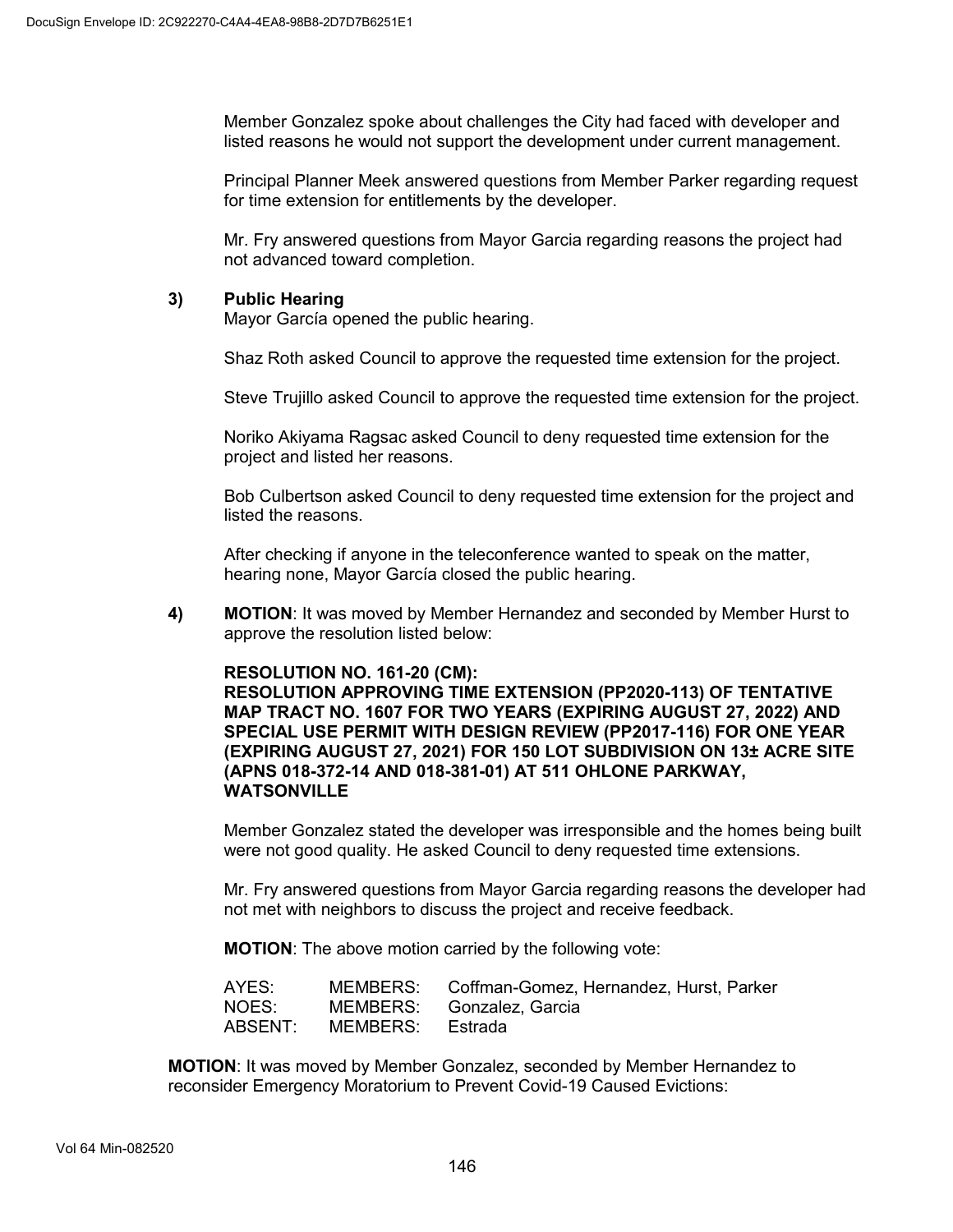Mayor Pro Tempore Coffman-Gomez asked that the item be considered at a future meeting due to the public being under the impression that it failed and would not be acted upon that night.

**MOTION:** The above motion carried by the following vote:

| AYES:   |                  | MEMBERS: Gonzalez, Hernandez, Hurst, Parker, Garcia |
|---------|------------------|-----------------------------------------------------|
| NOES:   |                  | MEMBERS: Coffman-Gomez                              |
| ABSENT: | MEMBERS: Estrada |                                                     |

### **9.A. CONSIDERATION OF EMERGENCY MORATORIUM TO PREVENT COVID-19 CAUSED EVICTIONS & DIRECTION TO STAFF TO DEVELOP A COVID RELATED RENTAL ASSISTANCE PROGRAM (Continued)**

**MOTION**: It was moved by Member Hernandez, seconded by Member Gonzalez and carried by the following vote to introduce and adopt the following ordinance with a sunset date of January 15, 2021:

| AYES:   |                  | MEMBERS: Gonzalez, Hernandez, Hurst, Parker, Garcia |
|---------|------------------|-----------------------------------------------------|
| NOES:   |                  | MEMBERS: Coffman-Gomez                              |
| ABSENT: | MEMBERS: Estrada |                                                     |

**ORDINANCE NO. 1410-20 (CM): UNCODIFIEDURGENCY ORDINANCE ENACTING A TEMPORARY MORATORIUM ON EVICTIONS DUE TO NONPAYMENT OF RESIDENTIAL RENT FOR TENANTS WHERE THE FAILURE TO PAY RENT RESULTS FROM INCOME LOSS RESULTING FROM THE NOVEL CORONAVIRUS (COVID 19)**

#### **11. EMERGENCY ITEMS ADDED TO AGENDA**

#### **12. REQUESTS & SCHEDULING FUTURE AGENDA ITEMS (None)**

Mayor Pro Tempore Coffman-Gomez asked for a discussion item to consider removing option for reconsidering items on the same night after they fail.